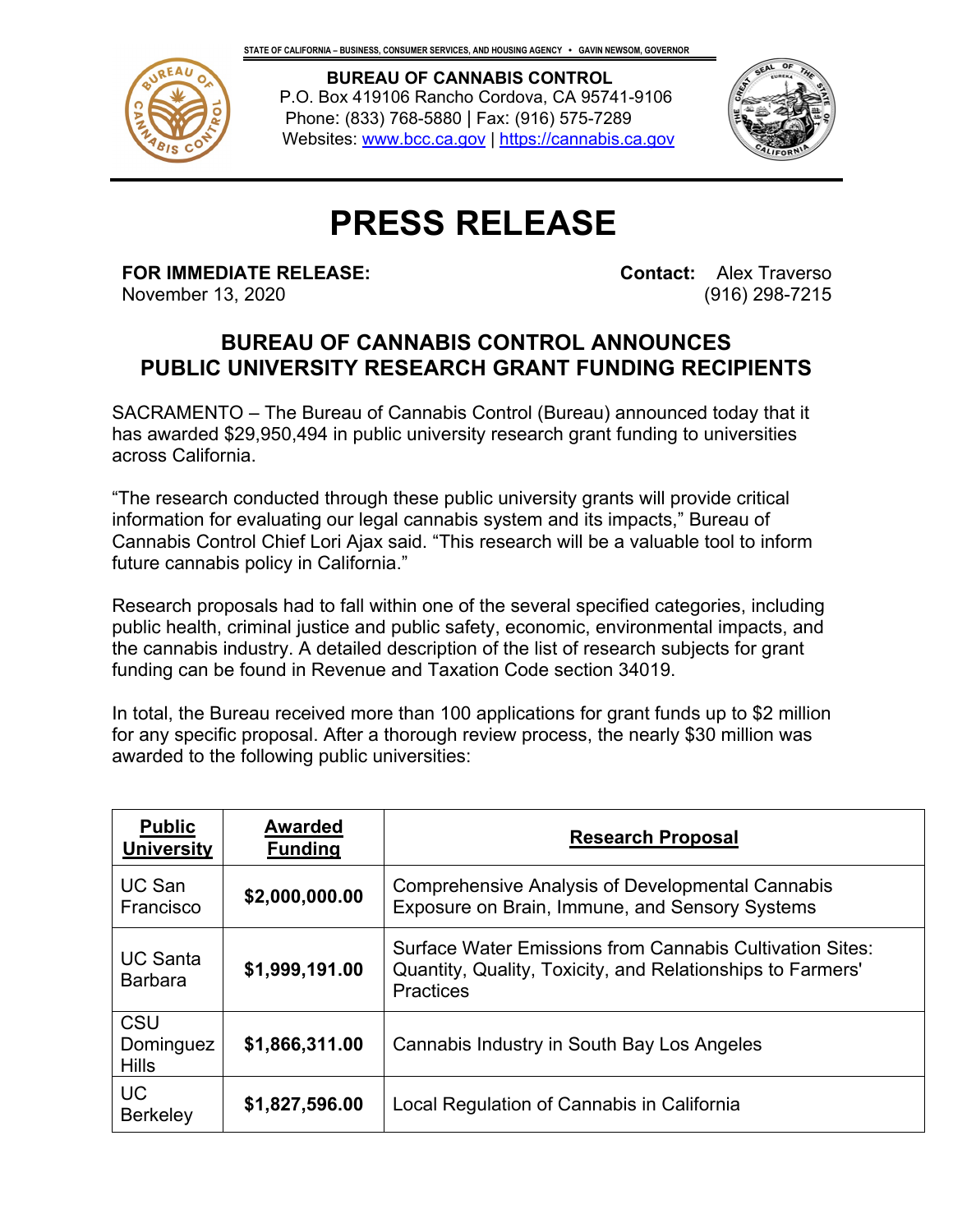| <b>Public</b><br><b>University</b> | <b>Awarded</b><br><b>Funding</b> | <b>Research Proposal</b>                                                                                                                                                 |
|------------------------------------|----------------------------------|--------------------------------------------------------------------------------------------------------------------------------------------------------------------------|
| <b>UC Los</b><br>Angeles           | \$1,429,001.00                   | Impact of Cannabis Potency on The Properties, Composition,<br>and Toxicity of Inhaled and Second-Hand Smoke                                                              |
| UC San<br>Francisco                | \$1,384,466.00                   | <b>Effects of Chronic Cannabis Use on Endothelial Function</b>                                                                                                           |
| <b>UC</b> Irvine                   | \$1,351,556.00                   | <b>Exploring Cannabis Policies and Practices That Influence</b><br>Adolescent Use: Evolution of Local Cannabis Law, Products,<br>Sales, and Marketing                    |
| UC San<br>Diego                    | \$1,321,833.00                   | The Public Health Impact of Cannabis Legalization in<br>California: A Comprehensive Qualitative and Quantitative<br>Analysis by Age, Gender, Race/Ethnicity, and Regions |
| UC Los<br>Angeles                  | \$1,082,815.00                   | Assessing the Feasibility and Consequences of Implementing<br>a Cannabis Potency Tax in California                                                                       |
| UC San<br>Francisco                | \$1,067,483.00                   | The LEAF Study: Lung Effects and Function Associated with<br><b>Cannabis Use</b>                                                                                         |
| <b>UC Los</b><br>Angeles           | \$1,048,857.00                   | Study of Employment Conditions and Equity in California's<br>Cannabis Industry                                                                                           |
| UC San<br>Francisco                | \$1,038,782.00                   | Public Health Impacts of State Policies Mandating Point-of-<br>Sale Warning Signs Regarding Cannabis Use During<br>Pregnancy                                             |
| <b>UC Davis</b>                    | \$1,034,730.00                   | Understanding the Impact of Cannabis Use in Early Psychosis                                                                                                              |
| <b>UC San</b><br>Diego             | \$987,738.00                     | Evaluating the Impacts of Packaging and Labeling on<br>Cannabis Edible Use among Youth                                                                                   |
| UC San<br>Francisco                | \$952,540.00                     | California Cannabis Poisonings Under Proposition 64                                                                                                                      |
| UC Los<br>Angeles                  | \$896,794.00                     | Assessing the Impact of Proposition 64 on Cannabis Use,<br>Maladaptive Cannabis Use, Cannabis Use Disorder Treatment,<br>and Public Health                               |
| UC San<br>Diego                    | \$887,101.00                     | The Role of Cannabidiol in Anandamide-Related Improvement<br>in Alexithymia and Health Outcomes                                                                          |
| UC Los<br>Angeles                  | \$781,707.00                     | A Demographic Analysis of the California Licensed Cannabis<br><b>Industry and Consumer Market</b>                                                                        |
| <b>UC Los</b><br>Angeles           | \$758,517.00                     | The Impact of Cannabis Marketing on California's Youth:<br>Neuro-Behavioral Studies for Informing Policy                                                                 |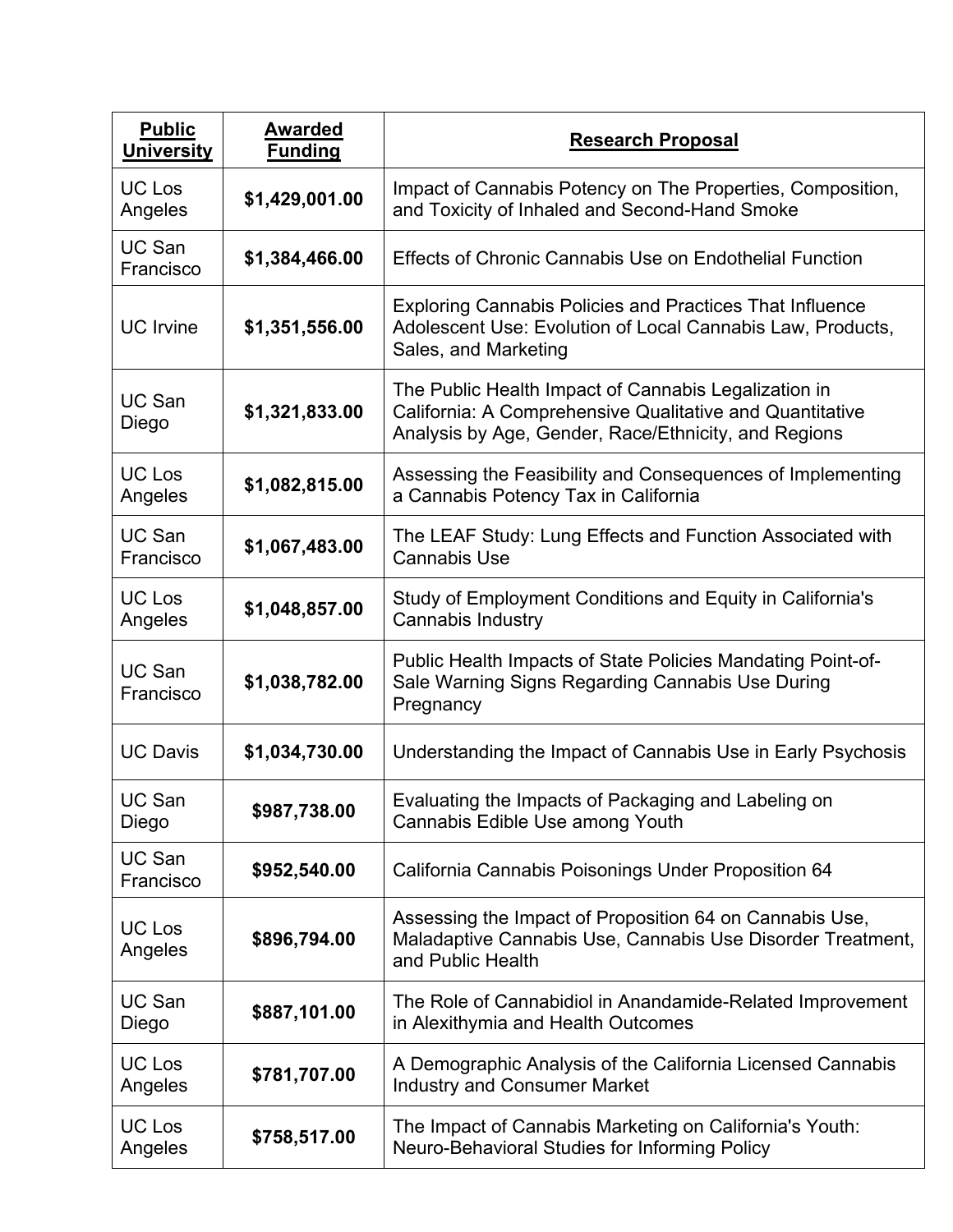| <b>Public</b><br><b>University</b> | <b>Awarded</b><br><b>Funding</b> | <b>Research Proposal</b>                                                                                                                                                                                                                                                              |
|------------------------------------|----------------------------------|---------------------------------------------------------------------------------------------------------------------------------------------------------------------------------------------------------------------------------------------------------------------------------------|
| <b>UC Davis</b>                    | \$726,816.00                     | Cannabis Industry: Assessment of the Location, Structure,<br>Function, and Demographics of Licensed Cannabis, Focusing<br>on Geographical Price Differences, and Differential Impacts of<br>Local Prop-64 Related Regulations on the Competitiveness of<br><b>Licensed Businesses</b> |
| <b>UC</b><br><b>Berkeley</b>       | \$658,306.00                     | <b>Transformation of Unregulated Cannabis Cultivation Under</b><br>Proposition 64                                                                                                                                                                                                     |
| <b>UC Davis</b>                    | \$655,564.00                     | Economic Impacts: Market Prices for Licensed and Unlicensed<br>Cannabis and the Effects of the Current and Alternate<br>Cannabis Tax Structures and Tax Rates on the Private and<br>Public Sectors in California, Including Government<br><b>Administrative Costs and Revenues</b>    |
| <b>UC Davis</b>                    | \$562,240.00                     | Environmental Impacts of Cannabis Cultivation in California As<br>Affected by the Farm Economics of Licensed and Unlicensed<br>Cannabis Production, Including Effects of Testing Regulations<br>and Compliance with the Criminal Prohibition of Unlicensed<br>Cannabis                |
| <b>UC</b><br><b>Berkeley</b>       | \$489,762.00                     | Assessing Environmental Impacts of Cannabis-Related Noise<br>and Light Disturbance to Inform Management of California<br>Wildlife                                                                                                                                                     |
| <b>UC</b><br>Berkeley              | \$465,902.00                     | Examining Tribal Sovereignty Over Cannabis Permitting on<br><b>Native Ancestral Lands</b>                                                                                                                                                                                             |
| CSU<br>Humboldt                    | \$464,997.00                     | <b>Cannabis Business Entrepreneurs and Jobs</b>                                                                                                                                                                                                                                       |
| UC Los<br>Angeles                  | \$414,183.00                     | Understanding the Impact of Cannabis Marketing on Cannabis<br>Use Disparities Among Sexual and Gender Minority Youth                                                                                                                                                                  |
| <b>UC</b><br><b>Berkeley</b>       | \$328,916.00                     | Cultivation Bans, Local Control, and the Effects and Efficacy of<br>Proposition 64                                                                                                                                                                                                    |
| <b>UC</b><br><b>Berkeley</b>       | \$319,091.00                     | Cannabis and Wildfire: Current Conditions, Future Threats, and<br><b>Solutions for Farmers</b>                                                                                                                                                                                        |
| <b>UC</b><br><b>Berkeley</b>       | \$314,417.00                     | Cannabis Water-Use Impacts to Streamflow and Temperature<br>in Salmon-Bearing Streams                                                                                                                                                                                                 |
| <b>UC</b><br><b>Berkeley</b>       | \$270,269.00                     | The Effect of Local Cannabis Regulation on Property Prices                                                                                                                                                                                                                            |